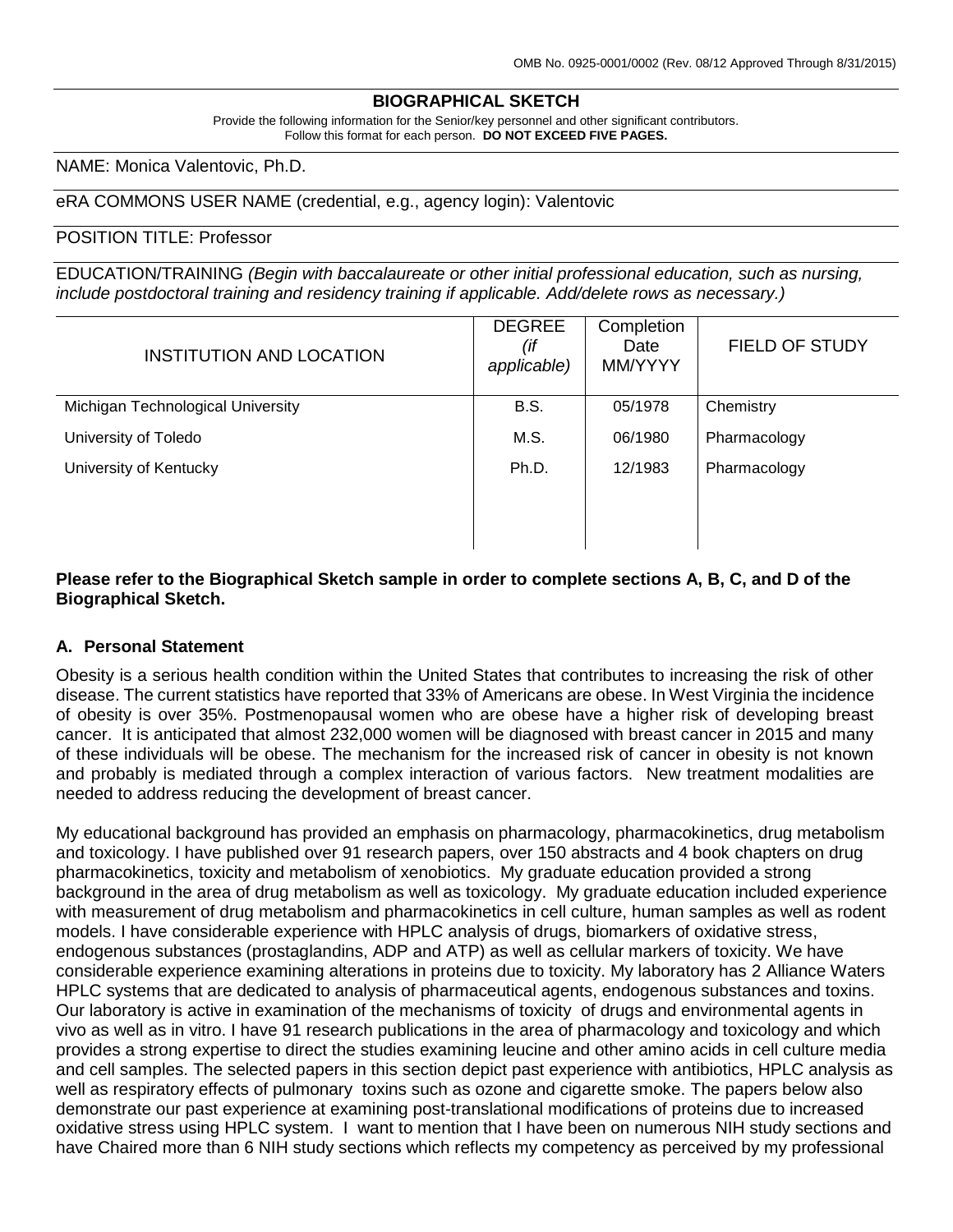colleagues. I also was the 2013 recipient of the **Marshall University Distinguished Artist and Scholars Award in Science and Technology** award which is given to a faculty member as an achievement of research activity.

1. **M. Valentovic,** W. Lubawy. Active and passive cigarette smoking influences aortic PGI2 and platelet TXA2 synthesis in female rats. Res. Commun. Subst. Abuse 5(3): 233-239, 1984.

2. **M.A. Valentovic**, J.G. Ball and D.K. Anestis. Contribution of acetone and osmotic- diuresis to attenuation of cephaloridine nephrotoxicity by streptozotocin-induced diabetes. Toxicology 71:245-255, 1992.

3. J.L. Szarek and **M.A. Valentovic**. Release of prostaglandin in E2 and Leukotriene C4/D4 from airway segments isolated from rats after exposure to ozone for 20 months. Toxicology 100:111-119, 1995.

4. J.M. Brown, JG Ball, A Hogsett, T. Williams and **M.A. Valentovic**. Temporal study of acetaminophen (APAP) and S-adenosyl-L-methionine (SAMe) effects on subcellular hepatic SAMe levels and methionine adenosyltransferase (MAT) expression and activity. Toxicol Appl Pharmacol. 2010 Aug 15;247(1):1-9.

## **B. Positions and Honors**

### **Employment**

1983**-**1984 Postdoctoral fellow, University of Kentucky, College of Pharmacy 1984-1989 Assistant Professor, Dept of Pharmacology, Marshall Univ. School of Medicine 1989-1994 Associate Professor, Dept. of Pharmacology, Marshall Univ. School of Medicine 1994-Present Professor, Dept. of Pharmacology, Marshall Univ. School of Medicine

## **Professional Memberships, Honors and Experiences**

Society of Toxicology American Society of Pharmacology and Experiment Therapeutics American Society of Nephrology 1997-present Editorial Board, J Toxicology and Environmental Health 2002-current Presidential Council of Alumni, Michigan Technological University 2013-present ASPET, Division of Toxicology Communication Liaison 2000-2001 Society of Toxicology, In Vitro Specialty Section, Vice President Elect 2001-2002 Society of Toxicology, In Vitro Specialty Section, Vice President 2002-2003 Society of Toxicology, In Vitro Specialty Section, President 1999-2004 NIH Ad Hoc Reviewer, NCI, DIG, SBIR, Drug Development and Drug Discovery 2004-2006 Society of Toxicology, Mechanisms Specialty Section, Secretary/Treasurer 2005 NIH Reviewer NIDDK ZDK1 GRB-N (01) RFA DK-05-001 July 2005 2005-2007 NIH Ad Hoc Reviewer ZRG1 DIG-A (10) 2006-2007 NIH **Chair** Study Section ZRG1 DIG-A July 2006; March 2007, Nov 2007 2007 NIH Reviewer NIDDK RFA DK-06-004 April 2007 2009 NIH Reviewer NIDDK ZRG1 DKUS-E (10) B March 24-25, 2009, March 18-19 2010 NIH Reviewer NCI N01-CM-07014-39 Preclinical Pharmacokinetics 2011 NIH Reviewer NIDDK ZRG1 DKUS-E (10)B March 13-14 (**Co-Chair**) , July 19-20 (**Chair**) 2012 NIH Reviewer NIDDK ZDK1 GRB-N (M6) March 30, 2012 2013 NIH Reviewer NIDDK ZDK1 GRB-N (M2) March 13-15, 2013 **2013 Marshall University Distinguished Artist and Scholars Award in Science and Technology** 2014 NIH NIDDK1 GRB-B (M1) April 25, 2014 2014 NIH NIDDK HPPP June 16-17, 2014 2014 NIH NIDDK HPPP November 4, 2014 2014 NIH NIDDK ZDK1 GRB-2 (J3) December 1, 2014 2015 NIH NIDDK 2015/08 ZDK1 GRB-B (M2) April 24, 2015 2015 NIH NIDDK ZDK1 GRB-7 (J2) November 19, 2015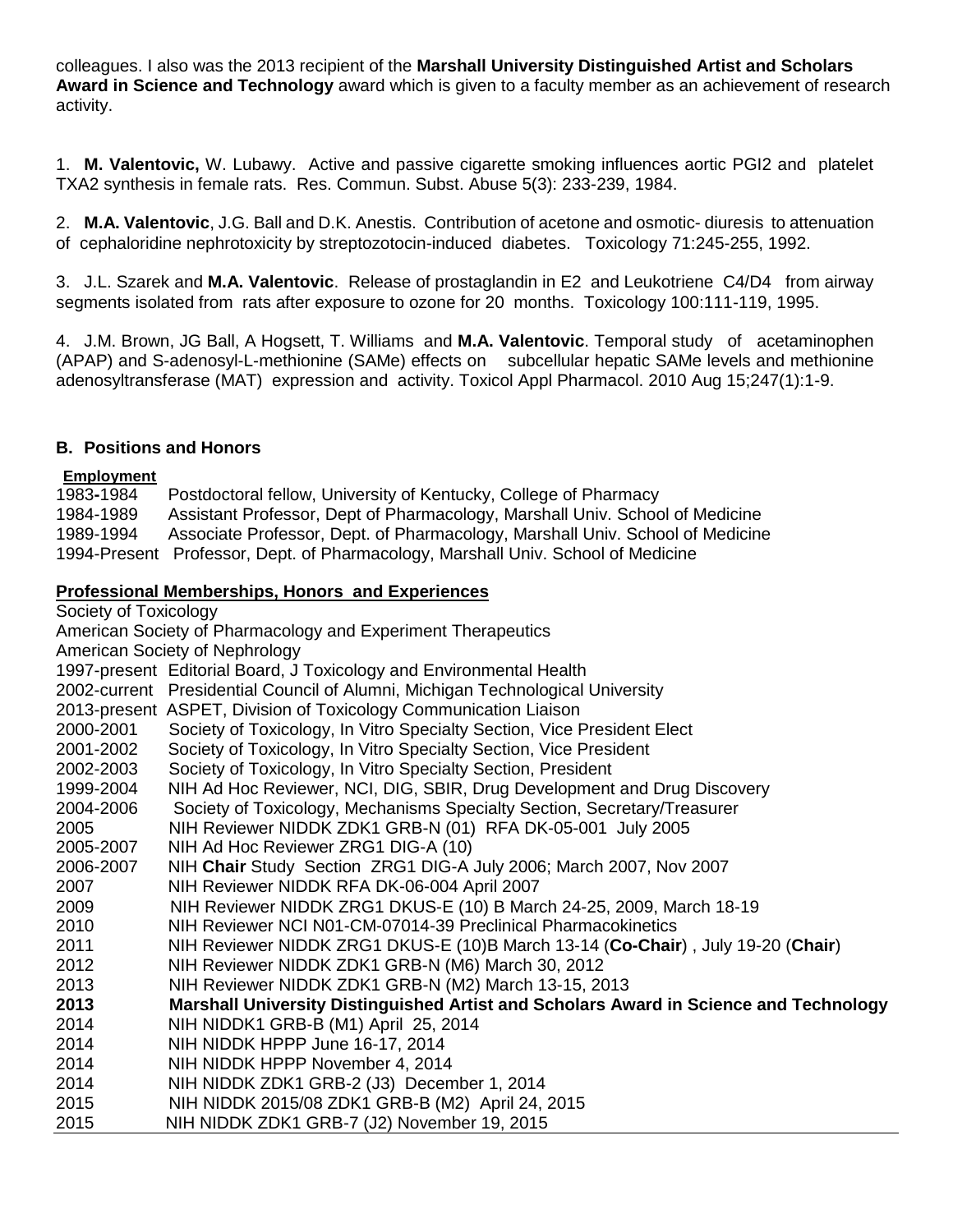# **C. Contribution to Science**

Briefly describe up to five of your most significant contributions to science. For each contribution, indicate the historical background that frames the scientific problem; the central finding(s); the influence of the finding(s) on the progress of science or the application of those finding(s) to health or technology; and your specific role in the described work. For each of these contributions, reference up to four peer-reviewed publications or other non-publication research products (can include audio or video products; patents; data and research materials; databases; educational aids or curricula; instruments or equipment; models; protocols; and software or netware) that are relevant to the described contribution. The description of each contribution should be no longer than one half page including figures and citations. Also provide a URL to a full list of your published work as found in a publicly available digital database such as SciENcv or My Bibliography, which are maintained by the US National Library of Medicine.

- **1. We have examined cisplatin induced renal toxicity in diabetes**. We have focused on drug induced alterations mediated by cancer chemotherapy drugs. We showed that attenuation of cisplatin nephrotoxicity occurs in an experimental diabetic rat model. The first author was my graduate student who has gone on to a very successful international industrial career. We published several studies which documented that attenuation could not be attributed to marked diuresis and was mediated by cellular mechanisms**.** Although increased urine output due to the diabetic condition may be a mechanism, our studies showed that glucose induced diuresis can not account for the reduced toxicity. Our studies were a collaborative effort with Dr. Bob Yokel at the University of Kentucky who assisted in measuring renal and urinary Platinum levels. Most studies prior to our publication examined longer windows or renal accumulation at 24 or 48 h and we examined much earlier levels.<br>a. L.A. Scott, E. Madan and M.A. Valentovic. Attenuation of cisplatin nephrotoxicity by
	- a. L.A. Scott, E. Madan and M.A. Valentovic. streptozotocin (STZ) induced diabetes. Fundamental Appl. Toxicol. 12(3): 530-539, 1989.
	- b. L.A. Scott, E. Madan and **M.A. Valentovic**. Effect of streptozotocin (STZ) diabetes, dextrose diuresis and acetone on cisplatin nephrotoxicity in Fischer 344 rats. Toxicology 60:109-125, 1990.
- **2. Examination of oxidative stress by drugs and environmental chemicals:** I selected the papers in this section to highlight the antioxidant protection by RES for cisplatin nephrotoxicity. These studies show that RES preserves antioxidant enzyme activity despite exposure of renal slices to cisplatin. The co-authors on this paper include 3 undergraduates who went on to medical school as well as 2 graduate students who have graduated and are working as a hospitalist and as a toxicologist industry. The second paper focused on the oxidative stress mediated by 4-aminophenol and how addition of pyruvate to renal cortical slices reduced nephrocytotoxicity. 4-Aminophenol is a metabolite of acetaminophen and it is a byproduct of many hair dye prodcuts on the market. In excess aminophenol can induce renal toxicity. This study was part of my graduate student's dissertation. Dr. Harmon was a M.D./Ph.D. graduate and currently is a gastroenterologist in Colorado.
	- **a.** M.A. Valentovic, J.G. Ball, J.M. Brown, M.V. Terneus, E. McQuade, S. Van Meter, H.M. Hedrick, A.A. Roy, T. Williams. Resveratrol Attenuates Cisplatin Renal Cortical Cytotoxicity by Modifying Oxidative Stress. Toxicology In Vitro 28:248-257, 2014.
	- b. R.C. Harmon, K.K. Kiningham and **M.A. Valentovic.** Pyruvate reduces 4- aminophenol in vitro toxicity. Toxicol. Appl. Pharmacol., 213(2):179-86.2006.
- **3. Examination of post translation modifications of proteins due to oxidative stress.** Our research demonstrated post-translational modifications by 4-Hydroxynonenal (4HNE) following acetaminophen overdose in mice. This paper examined oxidative stress in the liver of mice treated with acetaminophen. We have several publications regarding S-adenosylmethionine attenuation of acetaminophen hepatic toxicity. This paper explored protein carbonylation and 4-HNE adduction in hepatic tissue as well as mitochondrial and extramitochondrial samples. This paper was a collaborative effort with Dr. Serrine Lau at the University of Arizona. This paper is the first publication to identify 4-HNE adducted proteins associated with acetaminophen overdose and the specific amino acids adducted. This paper had 1 undergraduate from my laboratory as well as 2 graduate students from my lab and 2 from the U of Arizona. Coordination of this work demonstrates my ability to coordinate a study with individuals outside of our university.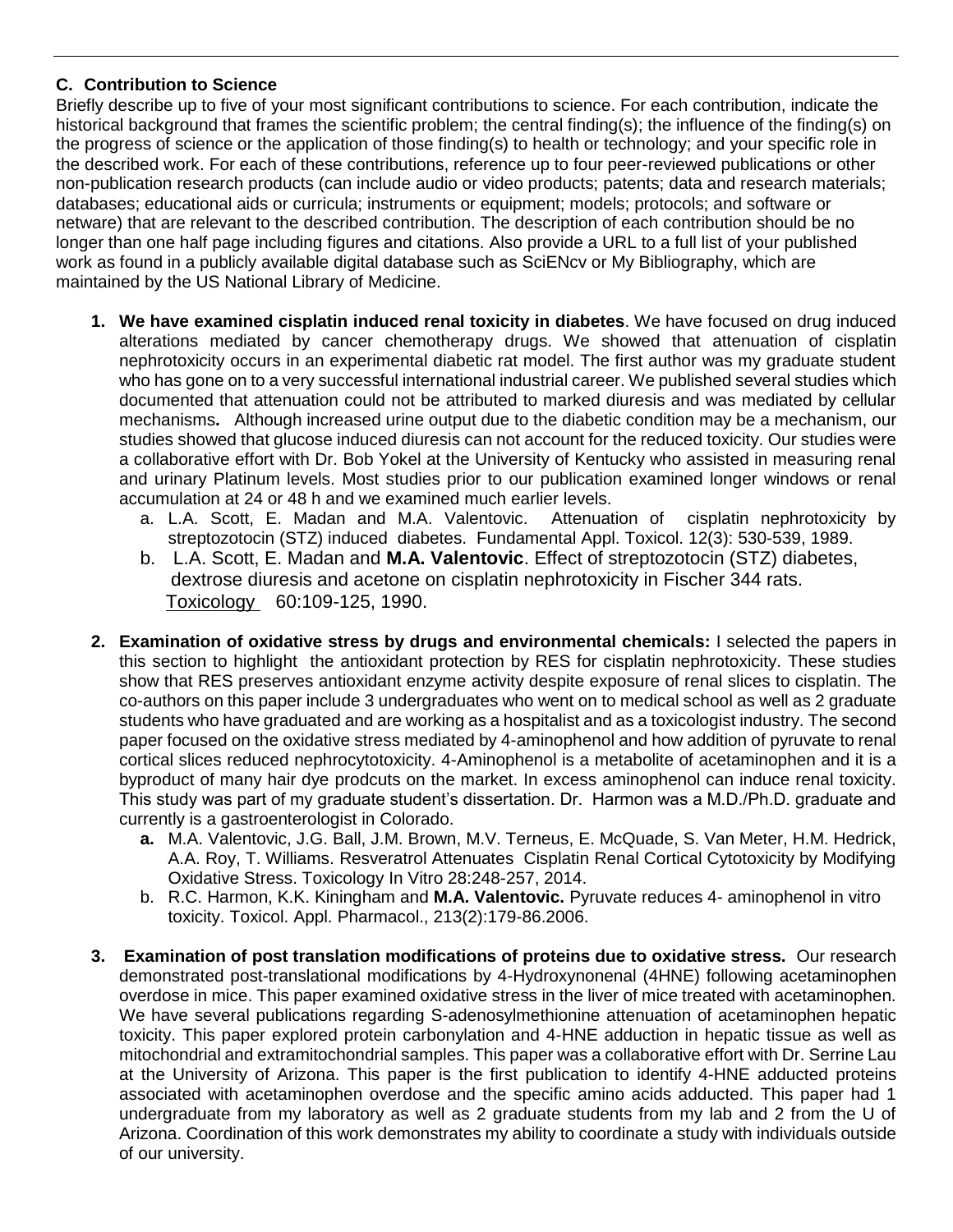a. Brown JM, Kuhlman C, Terneus MV, Labenski MT, Lamyaithong AB, Ball JG, Lau SS, Valentovic MA. S-adenosyl-l-methionine protection of acetaminophen mediated oxidative stress and identification of hepatic 4-hydroxynonenal protein adducts by mass spectrometry. Toxicol Appl Pharmacol. 2014 Dec 1;281(2):174-84.

# **Complete List of Published Work in MyBibliography**:

[http://www.ncbi.nlm.nih.gov/sites/myncbi/16KOhznM5cf58/bibliograpahy/47561182/public/?sort=date&direction](http://www.ncbi.nlm.nih.gov/sites/myncbi/16KOhznM5cf58/bibliograpahy/47561182/public/?sort=date&direction=ascending) [=ascending](http://www.ncbi.nlm.nih.gov/sites/myncbi/16KOhznM5cf58/bibliograpahy/47561182/public/?sort=date&direction=ascending)

## **D. Research Support**

# **ACTIVE**

NASA Graduate WV Space Consortium Research Fellowship for Rachel Murphy \$12,000 Valentovic M (PI). Grant Titled "Tenofovir Induced Nephrotoxicity, A Mechanistic Study" June 1, 2015- May 31, 2016.

## **COMPLETED**

NIH R15CA161491-01A1 Dasgupta (PI) Valentovic (Co-Investigator) July 1, 2012 – June 30, 2015 PROJECT TITLE: **Capsaicin and Small cell Lung Cancer Therapy**

My primary responsibility wias to design, conduct and analyze the capsaicin pharmacokinetic studies in tumor bearing mice. Analysis has already been verified using HPLC with an electrochemical detector.

Marshall Health Translational Grant Program Valentovic (PI) Jan 1, 2013-January 31, 2015 **Prenatal Exposure to Heavy Metals and Polycyclic Aromatic Hydrocarbons alter Umbilical Cord Blood Levels of thyroid Hormone and Vitamin D**

Goal is to analyze human umbilical cord samples between urban and rural babies for metals and DNA-PAH adducts. We are also assessing Vitamin D status with RUCA zip codes to evaluate potential health risks between urban and rural births.

WV Rural Health Care Grant Valentovic (PI) January 1, 2013-Juy 31,2014

**Urban and Rural Differences in Prenatal Exposure to Metals and Polycyclic Aromatic Hydrocarbons** Goal is to analyze human umbilical cord samples between urban and rural babies for metals and DNA=PAH adducts.

Funding Source: Flight Attendants Medical Research Association (FAMRA) **Title: Nicotine impact on lung cancer cells** Project Period: 07/01/2009 – 06/30/2014 Responsibility: Co-Investigator Responsibility for experimental design and analysis of substances released by the lung in response to nicotine

3P20RR016477-09S4 Rankin (PI) September 24, 2009- Sept 24, 2012 West Virginia IDeA Network of Biomedical Research Excellence (WV-INBRE)

## **PROJECT TITLE for SUPPLEMENT: Mechanism of Resveratrol reduction of Cisplatin Renal Toxicity** ROLE: Project Director

Goal of this project is to characterize resveratrol attenuation of cisplatin renal toxicity. Further studies are exploring the cellular mechanism of resveratrol protection and reduction of oxidative stress mediated by cisplatin in the kidney.